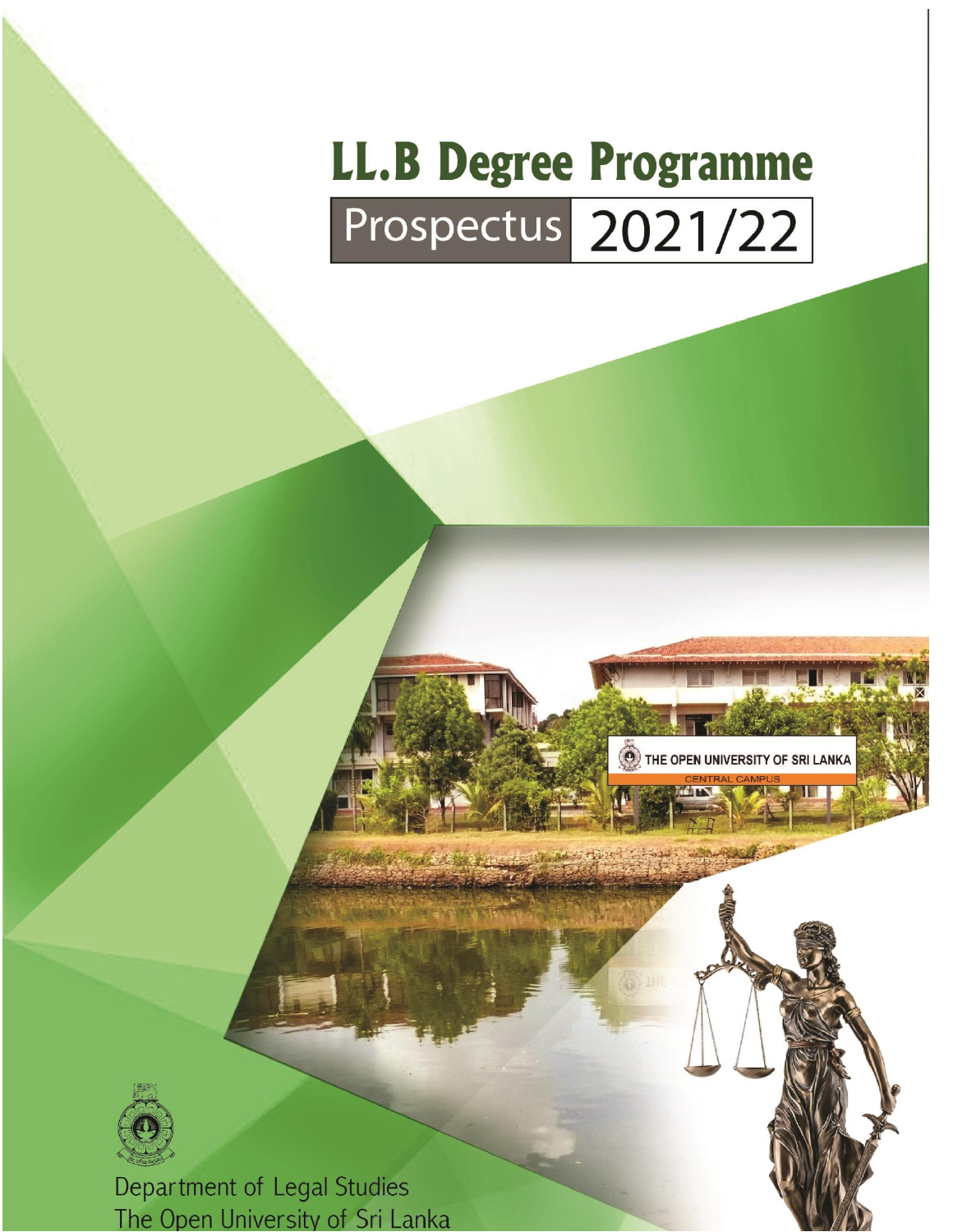## **THE OPEN UNIVERSITY OF SRI LANKA**

## **BACHELOR OF LAWS DEGREE**

## **2021/2022**

#### **GENERAL INFORMATION**

#### **THE OPEN UNIVERSITY OF SRI LANKA**

The Open University of Sri Lanka (OUSL) is an academically autonomous national university in Sri Lanka. It provides higher education through distance learning. Any person over the age of 18 years may pursue programmes of study at OUSL. It offers an opportunity for those who have missed opportunities to follow a programme of study to do so at a later stage in their life.

The OUSL was established under the Universities Act No. 16 of 1978, the Open University of Sri Lanka Ordinance No. 01 of 1990 and its subsequent amendments. It has the same legal and academic status as any other national university in Sri Lanka. Like other state universities in Sri Lanka, the OUSL too has its own Council which is its executive and governing authority, as well as a Senate which acts as the apex academic decision-making body. The Vice Chancellor is the Chief Executive Officer of the university. The university has its own full-time staff, both academic and non-academic, a Central Campus and a network of Regional and Study Centres. At present OUSL has nine Regional Centres in Colombo, Kandy, Matara, Anuradhapura, Jaffna, Batticaloa, Badulla, Kurunegala and Ratnapura, as well as several Study Centres in the various districts.

The University has six Faculties namely, Faculty of Humanities and Social Sciences, Faculty of Education, Faculty of Engineering Technology, Faculty of Natural Sciences, Faculty of Health Sciences and Faculty of Management Studies**.** These Faculties offer different study programmes ranging from certificates to postgraduate degrees and higher degrees. The Dean is the Chief Academic and Administrative Officer of the Faculty. Under each Faculty, there are academic Departments dealing with specific disciplines of study. Each Department has a Head who is responsible for the administrative and academic activities of the Department.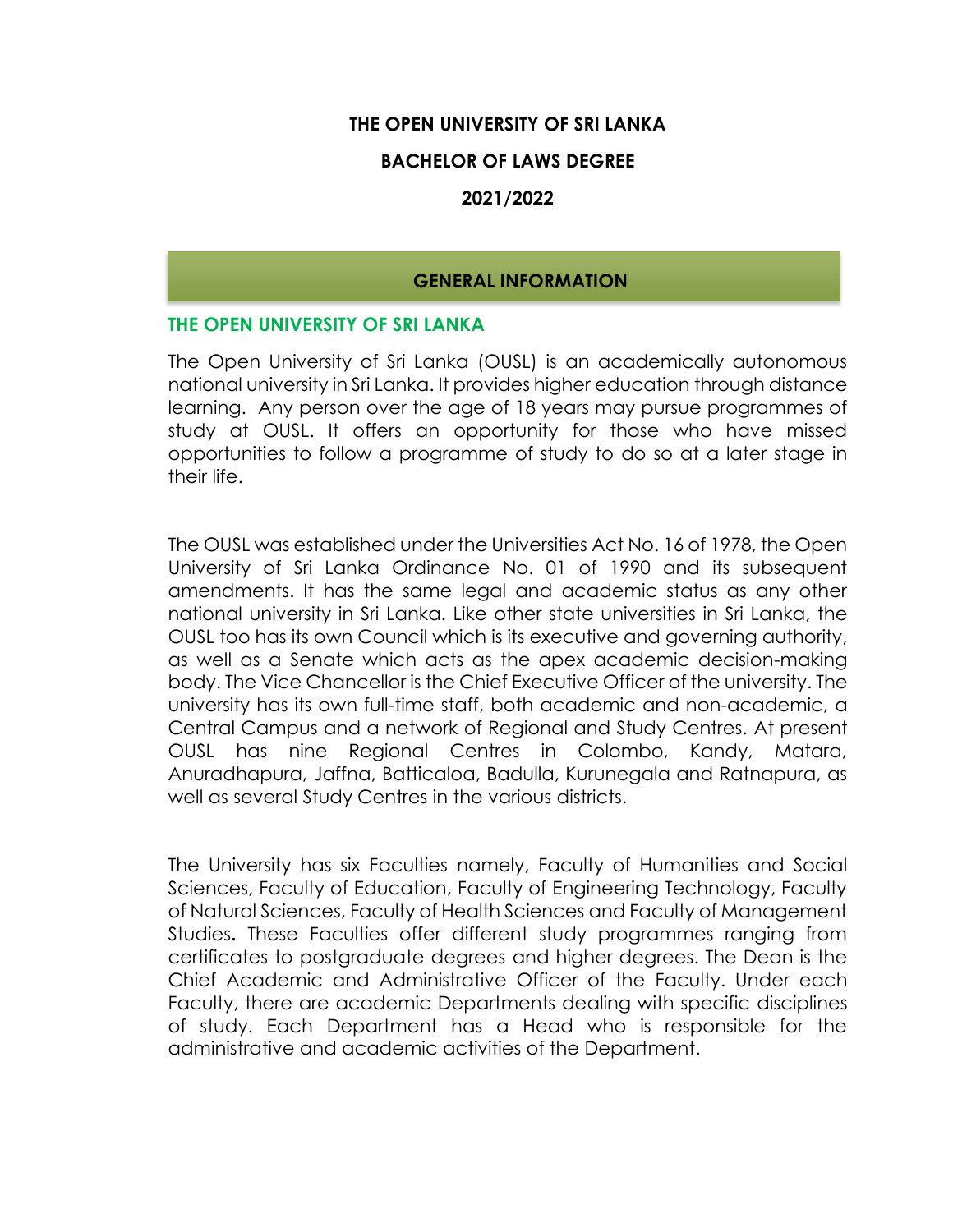The Department of Legal Studies attached to the Faculty of Humanities and Social Sciences conducts programmes of study leading to LL.B and LL.M Degrees.

For more details visit the OUSL web page<https://www.ou.ac.lk/>

# **COURSES AND THE PROGRAMMES OF STUDY**

Since the Open University is different from other conventional universities, you will be required to familiarize yourself with the specific vocabulary used by the University in its day to day activities. For example, a COURSE is the basic unit of study, normally completed over a period of an academic year. A PROGRAMME OF STUDY may consist of many courses.

The successful completion of courses offered by a particular academic Department leads to the award of Certificate, Diploma, First Degree or Postgraduate degrees. These qualifications can be obtained by pursuing Foundation, Certificate, Diploma, Bachelor's and Postgraduate study programmes.

## **THE STUDY SYSTEM**

The OUSL adopts an Open and Distance Learning (ODL) method as the mode of teaching and learning. It offers open and flexible access to learning opportunities to anyone, anywhere, and at any time. ODL methods use a wide variety of technologies to bridge the divide that is created by the physical separation of learners from the teachers and the educational institution.

The following study methods are used in the ODL system to deliver its courses.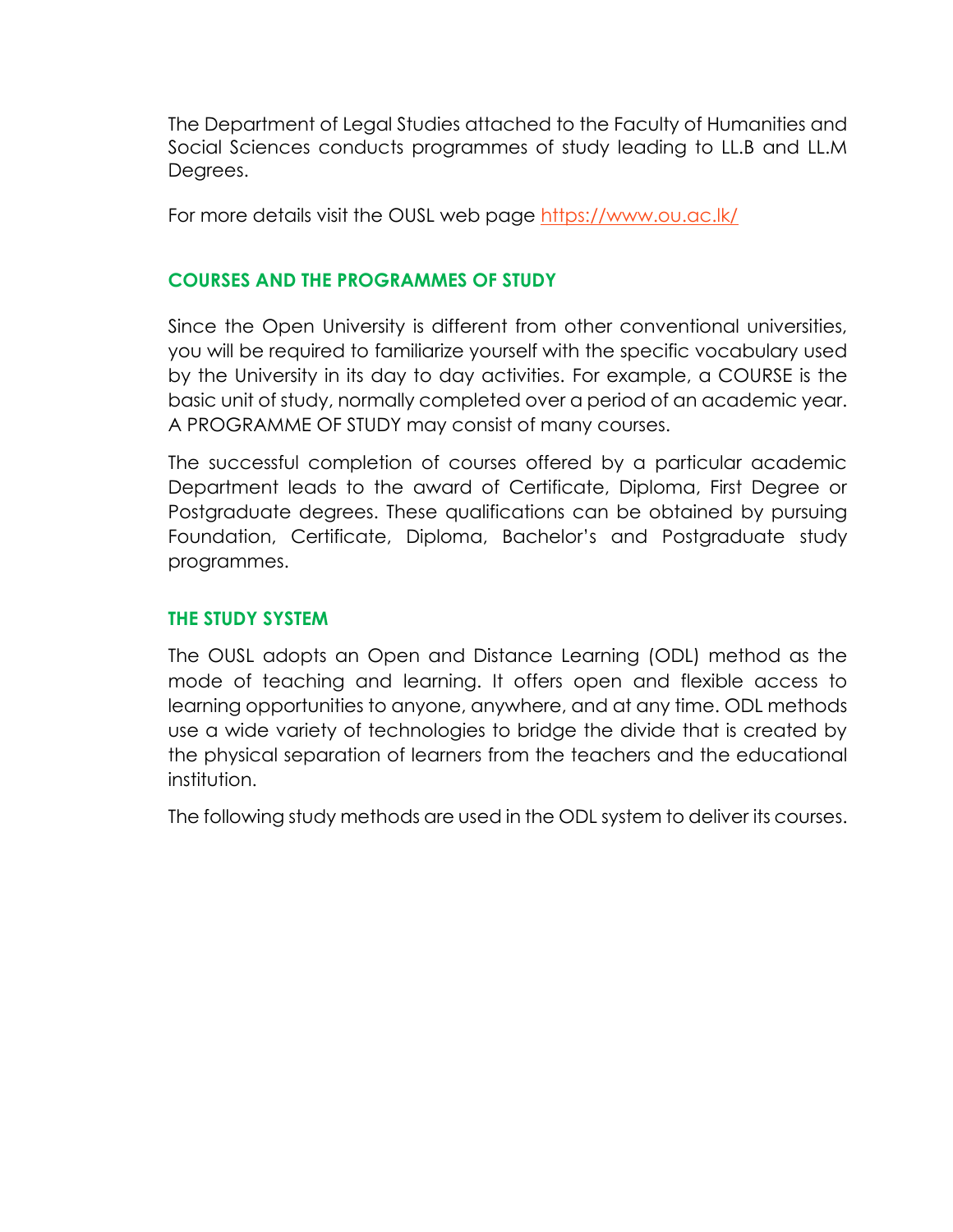

# Students' performance is evaluated throughout the course of studies. Students are required to sit several tests and submit a number of assignments throughout the academic year. Those are evaluated, graded and returned to them together with the marks and examiners' written comments. This evaluation system is called Continuous Assessment. Students should read all instructions relating to Continuous Assessment Tests (CATs) and should understand their academic importance.

The Department may decide on the nature, structure, weightage and number of tests/assignments per course and it may vary from course to course and year to year. For example, it could take the form of Closed Book Tests (CBTs) / No Book Test (NBTs), Open Book Tests (OBTs), Tutor Marked Assignments (TMAs), Oral Presentations, Project Reports, etc.

Students should sit the required number of Continuous Assessment Tests (CATs) and a Final Examination for each course. The Overall Mark of a course is determined by combination of Overall Continuous Assessment Marks (OCAM) obtained through tests/assignments and final examinations. CATs are an important component of the examination system in the Open University and obtaining marks at CATs is essential for successful completion of a course.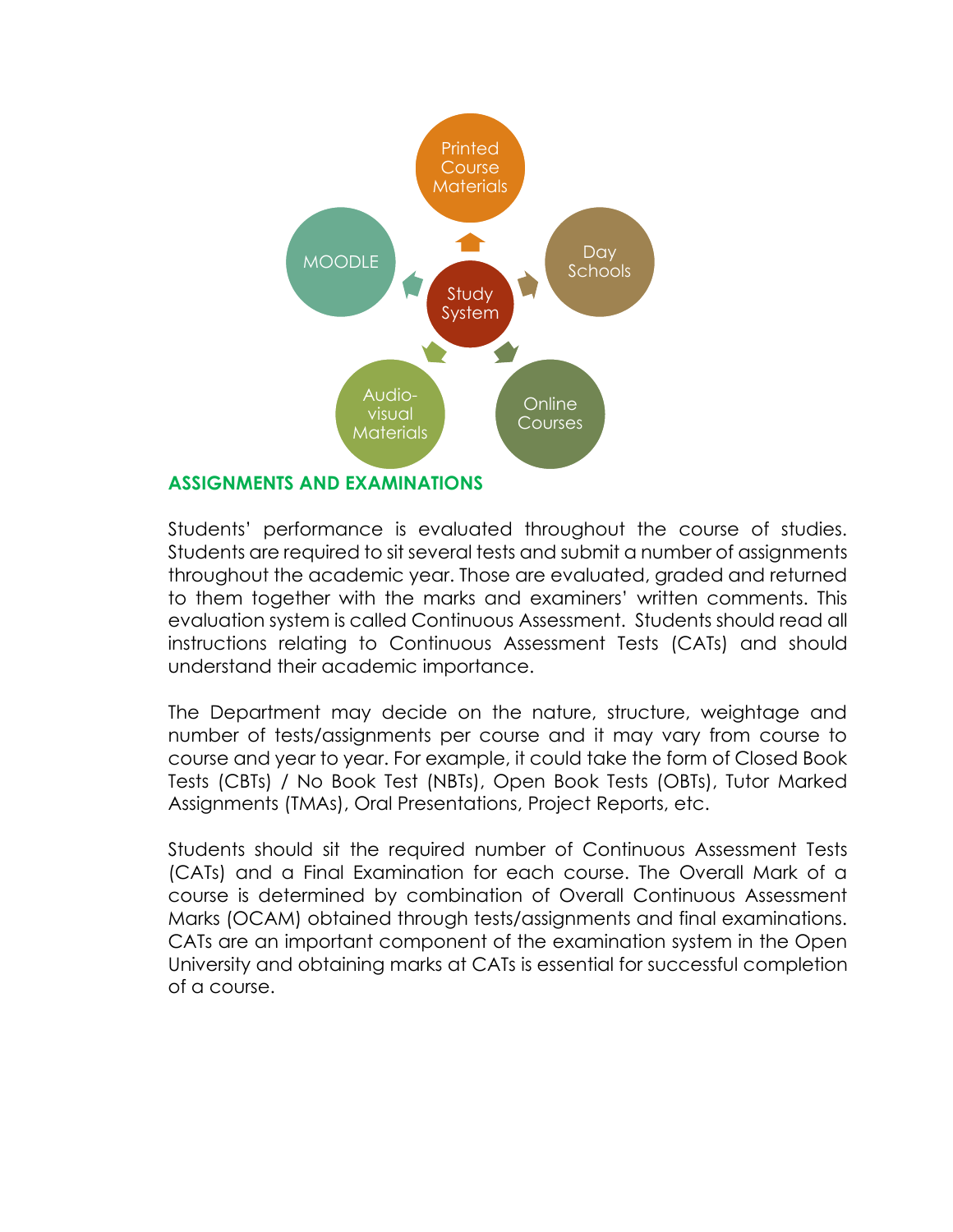#### **LIBRARY FACILITIES**

The Main Library is located within the Central Campus premises and there are also libraries in the Regional Centres. They provide lending and reference facilities to students. The staff in those libraries will help you to obtain necessary information on reading and reference materials you may need for your studies.

## **FEES AND OTHER EXPENSES**

The Open University is a fee-levying distance learning institution. The Finance Division will issue a payment voucher to all selected applicants to make those payments of fees in two installments. Students should pay the first installment prior to enrolment.

# **LL. B DEGREE PROGRAMME**

## **AIMS OF THE PROGRAMME**

The Department of Legal Studies has been offering an LL.B Degree since 1984. It is the only university in Sri Lanka which offers an LL.B Degree in the Open and Distance Learning mode (ODL).

The aims of the programme are to produce law graduates who understand the functioning of the law and the legal system in the socio-political and economic context of Sri Lanka, to enhance the capacity of such graduates to critically assess this system, and on graduation, to contribute to the development of Sri Lanka's legal system and the administration of justice.

#### **ADMISSION REQUIREMENTS**

Applicants who wish to apply to the programme are required to:

1. Have four passes at the General Certificate of Education (Advanced Level) Examination (under the old syllabus which has four subjects) of which at least three passes should have been obtained at one and the same sitting, or,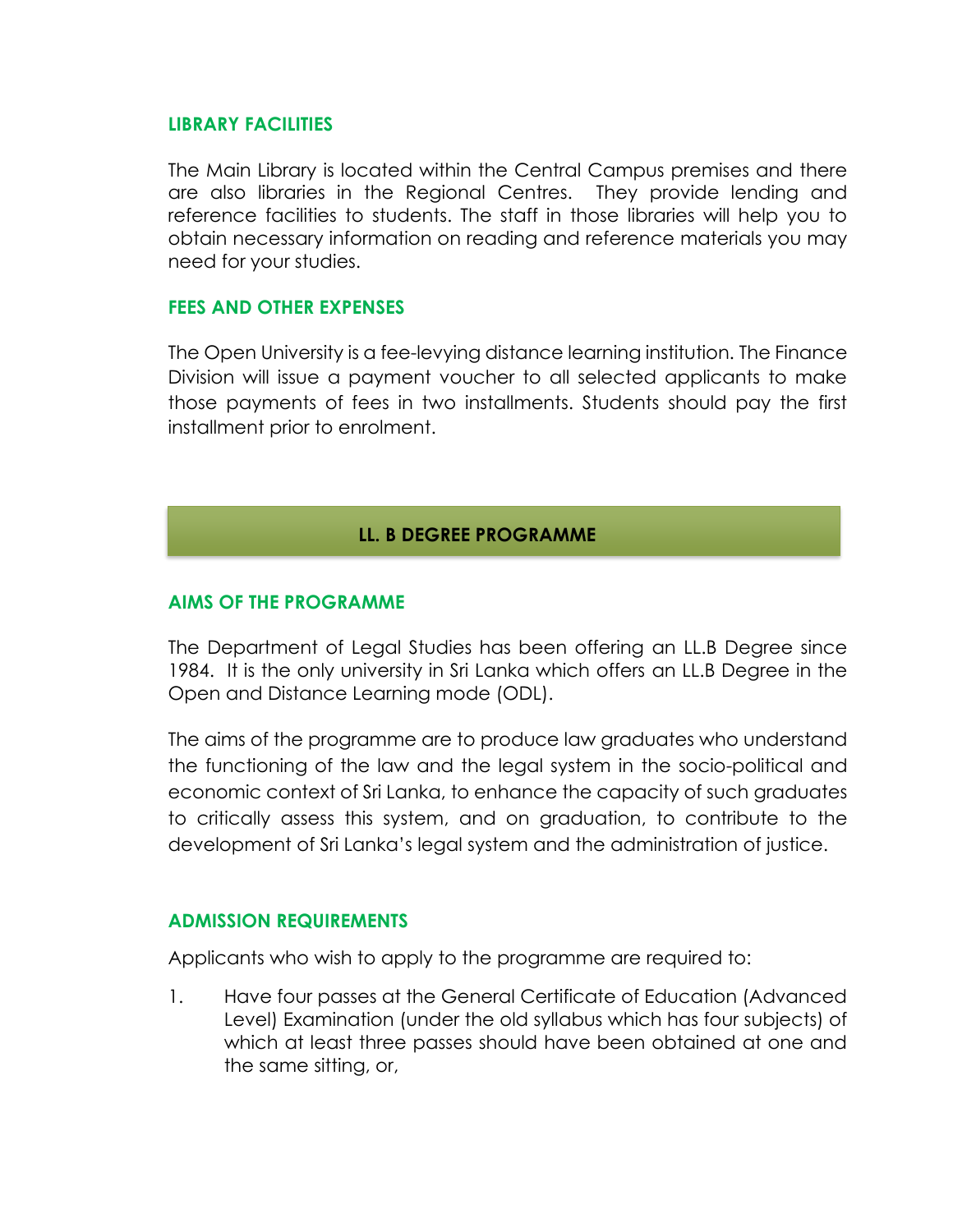- 2. Have three (03) passes at one and the same sitting at the General Certificate of Education (Advanced Level) Examination in Sri Lanka in any stream, or
- 3. Have completed thirty (30) course credits at SLQF level 2 or above from any Programme offered by the Open University of Sri Lanka, or
- 4. Be an Attorney-at-Law of the Supreme Court of Sri Lanka; or
- 5. Have an equivalent or higher qualification acceptable to the Senate

Attorneys-at-Law will be exempted from the admission test and from Level 3 of the programme and may seek direct entry into Level 4. **However, Attorneys-at-Law should note that this year the programme will be offered only at Level 3 (1st year). Therefore if they wish to register directly in Level 4 (2nd year) they should wait until next year.**

Applicants with any of the above qualifications (except Attorneys-at-Law) will have to sit for a Selection Test and selection will be done based on performance at this Test.

# **THE SELECTION TEST**

The selection test will be conducted by the Department of Examinations and they will inform you about the Examination Centre and other details.

The structure of the selection test would be as follows:

- **Comprehension Test in Sinhala/Tamil** (1 ½ hours)
- **English Language** (1 ½ hours)
- **General Intelligence** (1 hour)

**Each component will carry 100 marks** and a candidate will have to obtain **a minimum of 25% for each component** in order to be considered for admission.

After the selection test, a certain number of students who have scored the highest marks out of 300 will be admitted to the programme. This number will be selected on an all Island merit basis. **Please note that obtaining the**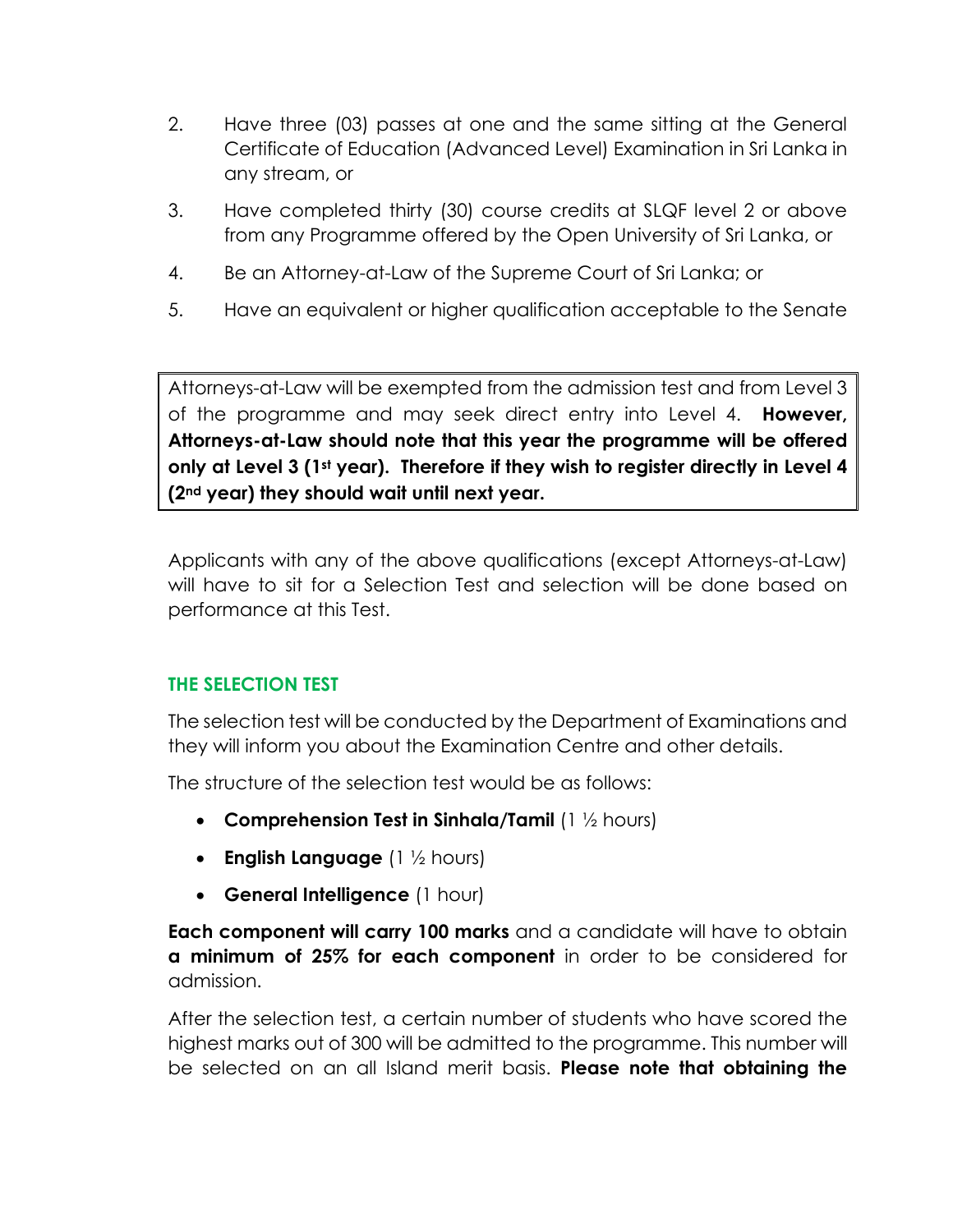**required marks in each component alone will not guarantee admission to the programme.** 

## **REGIONAL CENTERS**

Students who have been admitted to the programme can choose one of the following Regional Centers in which to follow the LL.B Degree programme.

| <b>Colombo Regional Centre</b><br>Ms. U.H.B.V.P Angammana<br><b>Assistant Director</b><br>OURC, Nawala, Nugegoda<br>EXT: 380<br>Staff: 281,464,420<br>011853930<br>E-mail: adcol@ou.ac.lk | <b>Matara Regional Centre</b><br>Mr. G. Dinesh<br><b>Assistant Director</b><br>OURC, Nupe, Matara.<br>041-2222943/041-2229782<br>E-mail: admat@ou.ac.lk |
|-------------------------------------------------------------------------------------------------------------------------------------------------------------------------------------------|---------------------------------------------------------------------------------------------------------------------------------------------------------|
| <b>Kandy Regional Centre</b>                                                                                                                                                              | <b>Anuradhapura Regional Centre</b>                                                                                                                     |
| Mr. Anushka Bandara                                                                                                                                                                       | Ms.R.Y.H.Perera                                                                                                                                         |
| <b>Assistant Director</b>                                                                                                                                                                 | <b>Assistant Director</b>                                                                                                                               |
| OURC, Polgolla, Kandy                                                                                                                                                                     | OURC, Jayanthi Mawatha, (Depot                                                                                                                          |
| 081-2494083/84                                                                                                                                                                            | Area), Anuradhapura                                                                                                                                     |
| 081-2494495/96/97                                                                                                                                                                         | 025-2222871                                                                                                                                             |
| E-mail: adkan@ou.ac.lk                                                                                                                                                                    | E-mail: adanu@ou.ac.lk                                                                                                                                  |
| <b>Batticaloa Regional Centre</b><br>Mr. A.D Kamalanathan<br><b>Assistant Director</b><br>OURC, No.23 New Road<br>Batticaloa.<br>065-2222264<br>E-mail: robat@ou.ac.lk                    | <b>Jaffna Regional Centre</b><br>Mr. K.Kanthavel<br><b>Assistant Director</b><br>OURC, Browns Road, No.303,<br>Kokuvil, Jaffna<br>021-2223374           |
| Kurunegala Regional Centre                                                                                                                                                                | <b>Badulla Regional Centre</b>                                                                                                                          |
| Mr. M.B.Sakalasooriya                                                                                                                                                                     | Ms. H.N.K.Galahitiyawa                                                                                                                                  |
| <b>Assistant Director</b>                                                                                                                                                                 | Assistant Director,                                                                                                                                     |
| OURC, Negombo Road                                                                                                                                                                        | OURC, No. 18/1, Bandaranayake                                                                                                                           |
| Malkaduwawa, Kurunegala.                                                                                                                                                                  | Mawatha Badulla.                                                                                                                                        |
| 037-2223473                                                                                                                                                                               | 055-3012151/055-2228842                                                                                                                                 |
| E-mail: adkur@ou.ac.lk                                                                                                                                                                    | E-mail: adbad@ou.ac.lk                                                                                                                                  |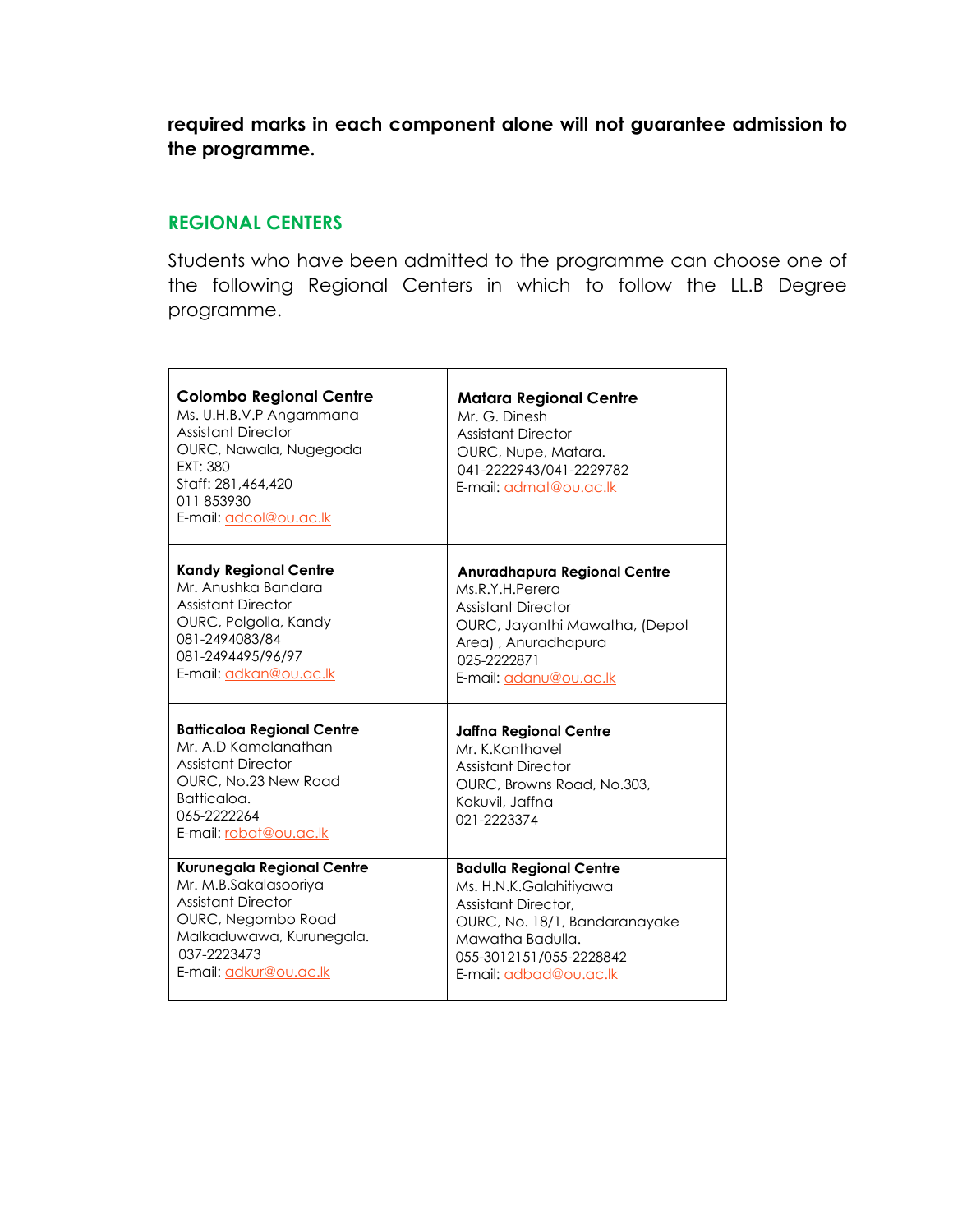**Ratnapura Regional Centre**  Ms. Dr. (Ms) U.W.N.P. Wanigasekara, Assistant Director, OURC, Hidellana,Ratnapura. 045-2228660 045-2228075 E-mail[: adrat@ou.ac.lk](mailto:adrat@ou.ac.lk)

# **MEDIUM OF STUDY AND INSTRUCTION**

The medium of instruction of the LL. B Degree Programme will be **English***.* 

However, the medium of instruction for law courses in **Level 3** will be **Sinhala, Tamil and English**.

Course materials and other supplementary study materials will be provided only in the English medium.

# **DURATION OF THE PROGRAMME**

The programme will be of four years duration. An academic year of the LL.B Degree Programme consists of two semesters.

**A student is required to complete the LL. B Degree Program within a maximum of twelve (12) academic years from the date of her/his first registration.** 

|            | 1st Year - LEVEL 3                                         |                  |                         |
|------------|------------------------------------------------------------|------------------|-------------------------|
|            | Course title and course code                               | Credit<br>rating | <b>Elective</b><br>Core |
| Semester 1 | Legal System and Legal History of Sri<br>$Lanka - LLU3401$ | 4                |                         |
|            | Roman Law - LLU3302                                        | 3                |                         |
|            | English for Legal Studies I - LTU3304                      | 3                |                         |
|            | Politics and Governance<br>an<br>introduction - DSU3341    | 3                |                         |

# **CURRICULUM OF THE LL.B DEGREE PROGRAMME**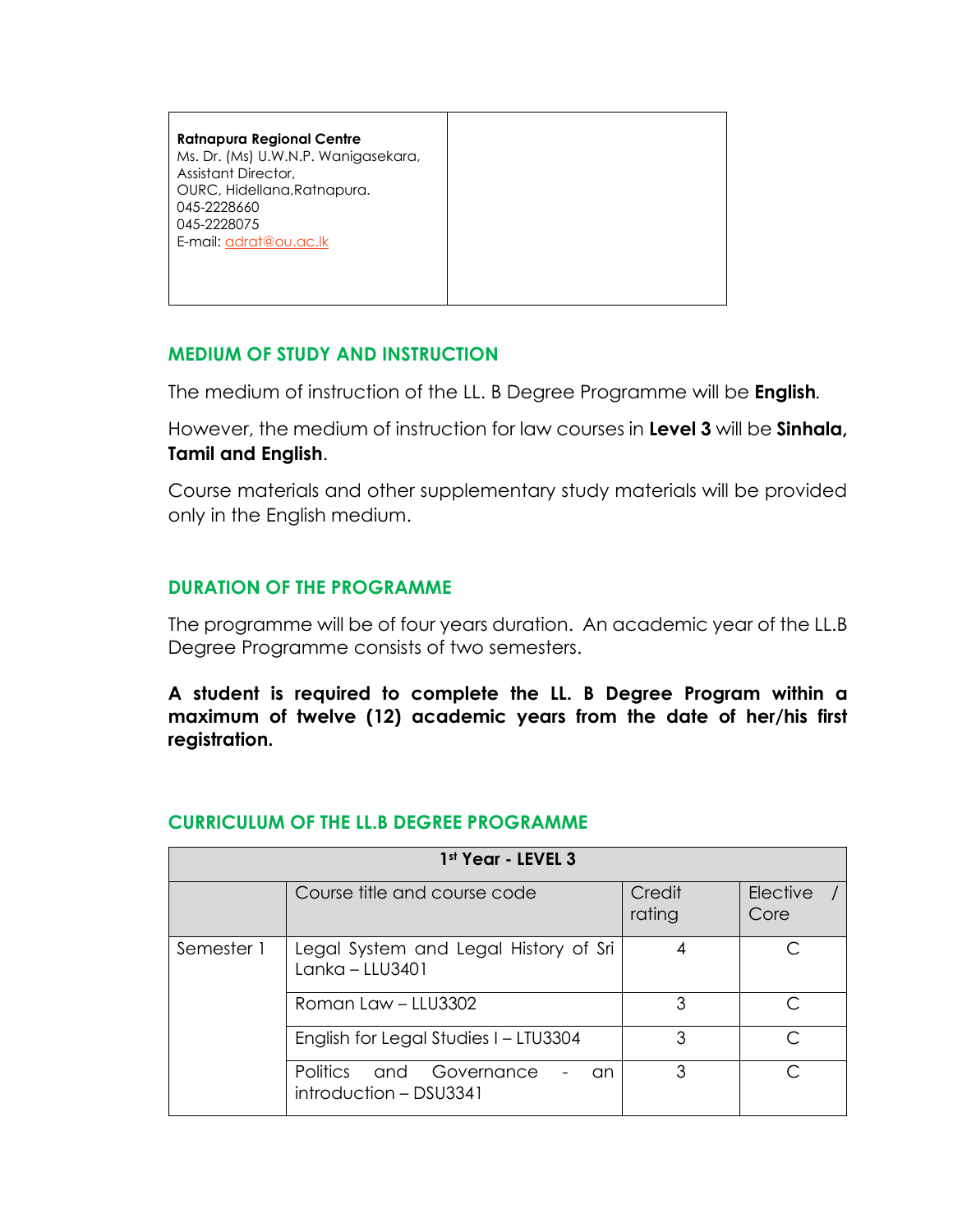|            | Concepts of Crime - LLU3303                         | 3  |           |
|------------|-----------------------------------------------------|----|-----------|
| Semester 2 | Kinship, Marriage and Family<br><b>DSU3352</b>      | 3  |           |
|            | Principles of Equity - LLU3304                      | 3  |           |
|            | Legal Method – LLU3505                              | 5  |           |
|            | International Relations - DSU3348                   | 3  | $\subset$ |
|            | Introduction to Law and Society -<br><b>DSU3351</b> | 3  |           |
|            | <b>Total Credits</b>                                | 33 |           |

|            | 2nd Year - LEVEL 4                   |                  |                  |
|------------|--------------------------------------|------------------|------------------|
|            | Course title and course code         | Credit<br>rating | Elective<br>Core |
| Semester 1 | English for Legal Studies II-LTU4403 | $\overline{A}$   | C                |
|            | Law and Economics - DSU4331          | 3                | C                |
|            | Constitutional Law I - LLU4506       | 5                | C                |
|            | Legal Research and Writing-LLU4307   | 3                | $\subset$        |
|            | Criminal Law I - LLU4408             | $\overline{4}$   | C                |
| Semester 2 | Law of Property-LLU4309              | 3                | C                |
|            | Criminal Law II-LLU4310              | 3                | C                |
|            | Family Law-LLU4511                   | 5                | ⌒                |
|            | Constitutional Law II-LLU4312        | 3                | C                |
|            | Law of Contracts-LLU4413             | $\overline{4}$   | $\subset$        |
|            | <b>Total Credits</b>                 | 37               |                  |

|            | 3rd Year - LEVEL 5           |                  |                  |
|------------|------------------------------|------------------|------------------|
|            | Course title and course code | Credit<br>rating | Elective<br>Core |
| Semester 1 | Labour Law - LLU5514         |                  |                  |
|            | Law of Delict-LLU5515        |                  |                  |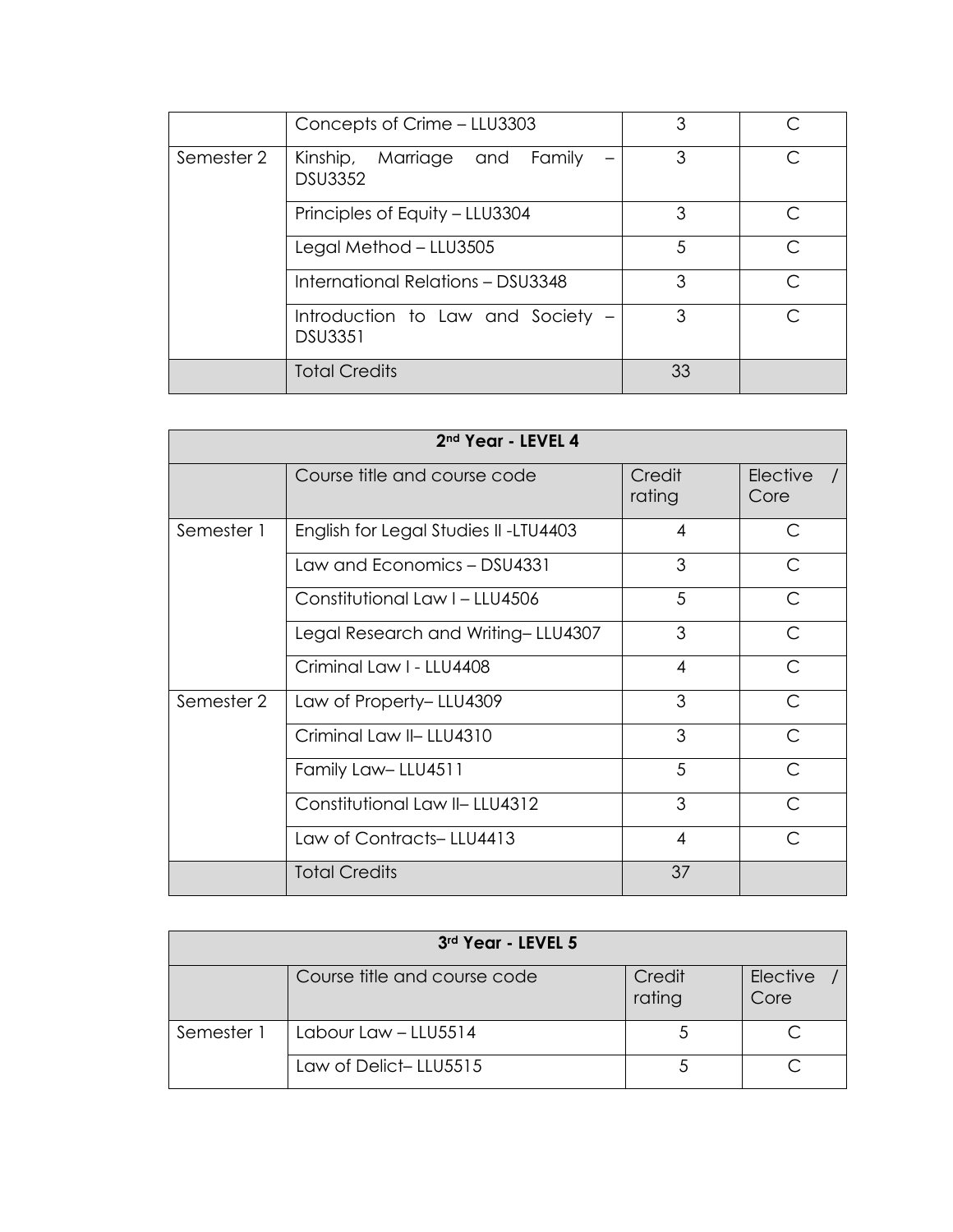|            | International Law-LLU5516            | 5  |  |
|------------|--------------------------------------|----|--|
|            | Interpretation of Statutes - LLU5317 | 3  |  |
| Semester 2 | Environmental Law-LLU5518            | 5  |  |
|            | Administrative Law-LLU5519           | 5  |  |
|            | Land Law - LLU5420                   |    |  |
|            | Commercial Law-LLU5521               | .5 |  |
|            | <b>Total Credits</b>                 | 37 |  |

|            | 4th Year - LEVEL 6                                                   |                  |                      |
|------------|----------------------------------------------------------------------|------------------|----------------------|
|            | Course title and course code                                         | Credit<br>rating | Elective<br>Core     |
| Semester 1 | Human Rights Law - LLU6522                                           | 5                | C                    |
|            | Jurisprudence 1-LLU6323                                              | 3                | $\mathsf{C}$         |
|            | Research Project - LLU6624                                           | 6                | C                    |
|            | Company Law-LLU6325                                                  | 3                | E                    |
|            | International<br><b>Trade</b><br>and<br>Law<br>Regulations - LLU6326 | 3                | Choose 9<br>credits  |
|            | International Investment<br>Law<br>LLU6327                           | 3                |                      |
|            | Intellectual Property Law-LU6328                                     | 3                |                      |
| Semester 2 | Jurisprudence II - 6329                                              | 3                | $\mathsf{C}$         |
|            | Law and Development-LLU6330                                          | 3                | E                    |
|            | International<br>Humanitarian<br>$Law-$<br>LLU6331                   | 3                | Choose 12<br>credits |
|            | Law of the Sea-LLU6332                                               | 3                |                      |
|            | International Refugee Law--LLU6333                                   | 3                |                      |
|            | International Criminal Law--LLU6334                                  | 3                |                      |
|            | <b>Total Credits</b>                                                 | 38               |                      |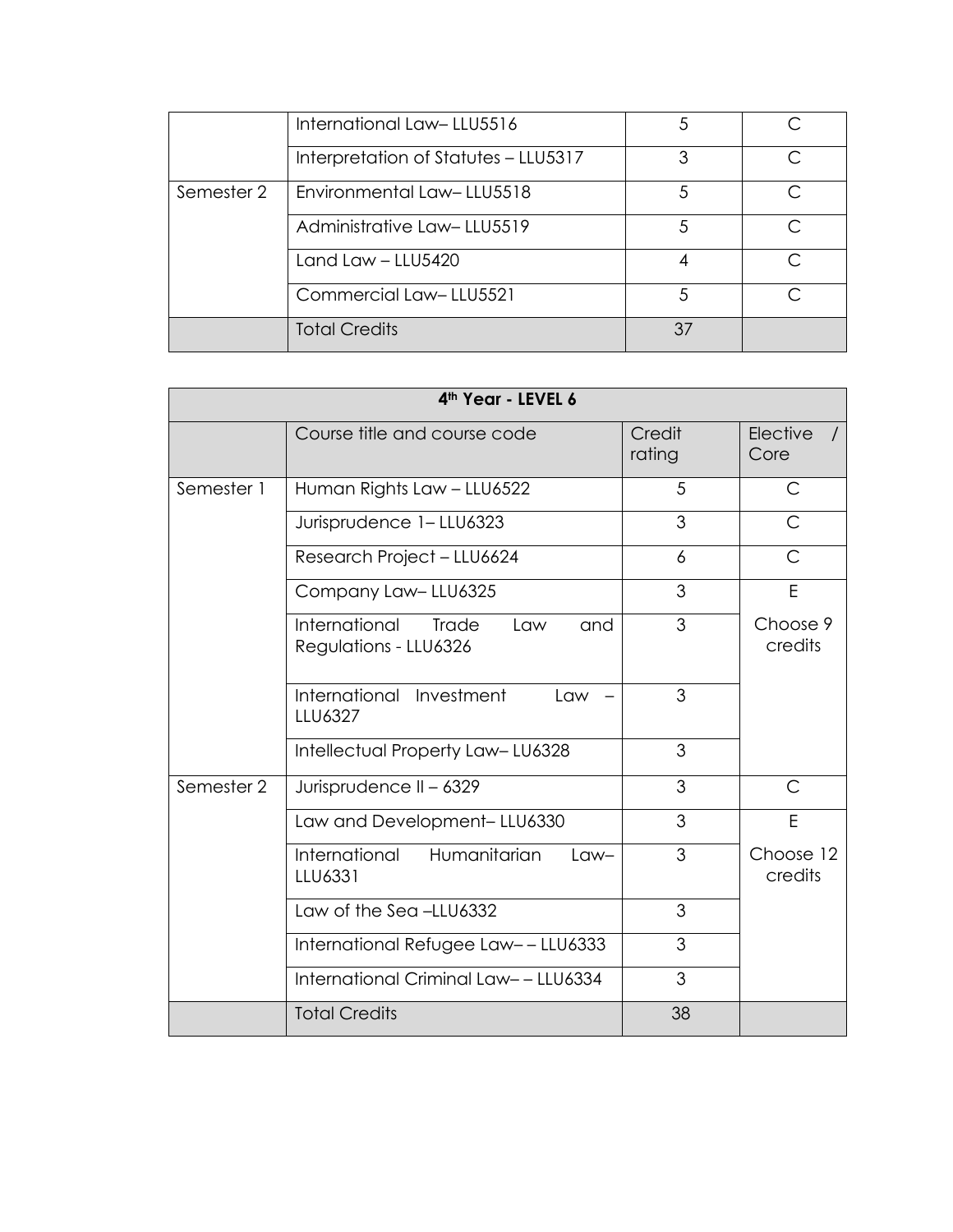## **THE ONLINE APPLICATION FORM**



For the completion of online application Form please refer the weblink [www.ou.ac.lk](http://www.ou.ac.lk/)

> **(1) Login to the Open University web page by typing <https://payment.ou.ac.lk/>**

**Then you will see the following page:**

|                                | <b>The Open University of Sri Lanka</b>                                                                                                                                                 |
|--------------------------------|-----------------------------------------------------------------------------------------------------------------------------------------------------------------------------------------|
|                                | <b>Online Application Process</b>                                                                                                                                                       |
| 1. New Applicants              |                                                                                                                                                                                         |
|                                |                                                                                                                                                                                         |
|                                | If you are a new applicant for an OUSL porgramme, you should only register once by creating a<br>new account. To do that, click Create New Account.                                     |
|                                | Once you create your account, you can log in by entering your Username and Password.                                                                                                    |
| <b>2. Returning Applicants</b> |                                                                                                                                                                                         |
|                                | If you are an existing OUSL student with a previous on-line account with us, simply enter your<br>login account details below (ie. Username and Password) and click 'Login' to proceed. |
|                                |                                                                                                                                                                                         |
|                                |                                                                                                                                                                                         |
|                                |                                                                                                                                                                                         |
|                                |                                                                                                                                                                                         |
|                                |                                                                                                                                                                                         |
|                                | <b>Username</b>                                                                                                                                                                         |
|                                | Password                                                                                                                                                                                |
|                                | If you face troubles in login in, Please email to onlineousl@ou.ac.lk with your NIC                                                                                                     |

If you are a new applicant click the hyper link " Create New Account"

If you are an existing OUSL student type username and password and press the login button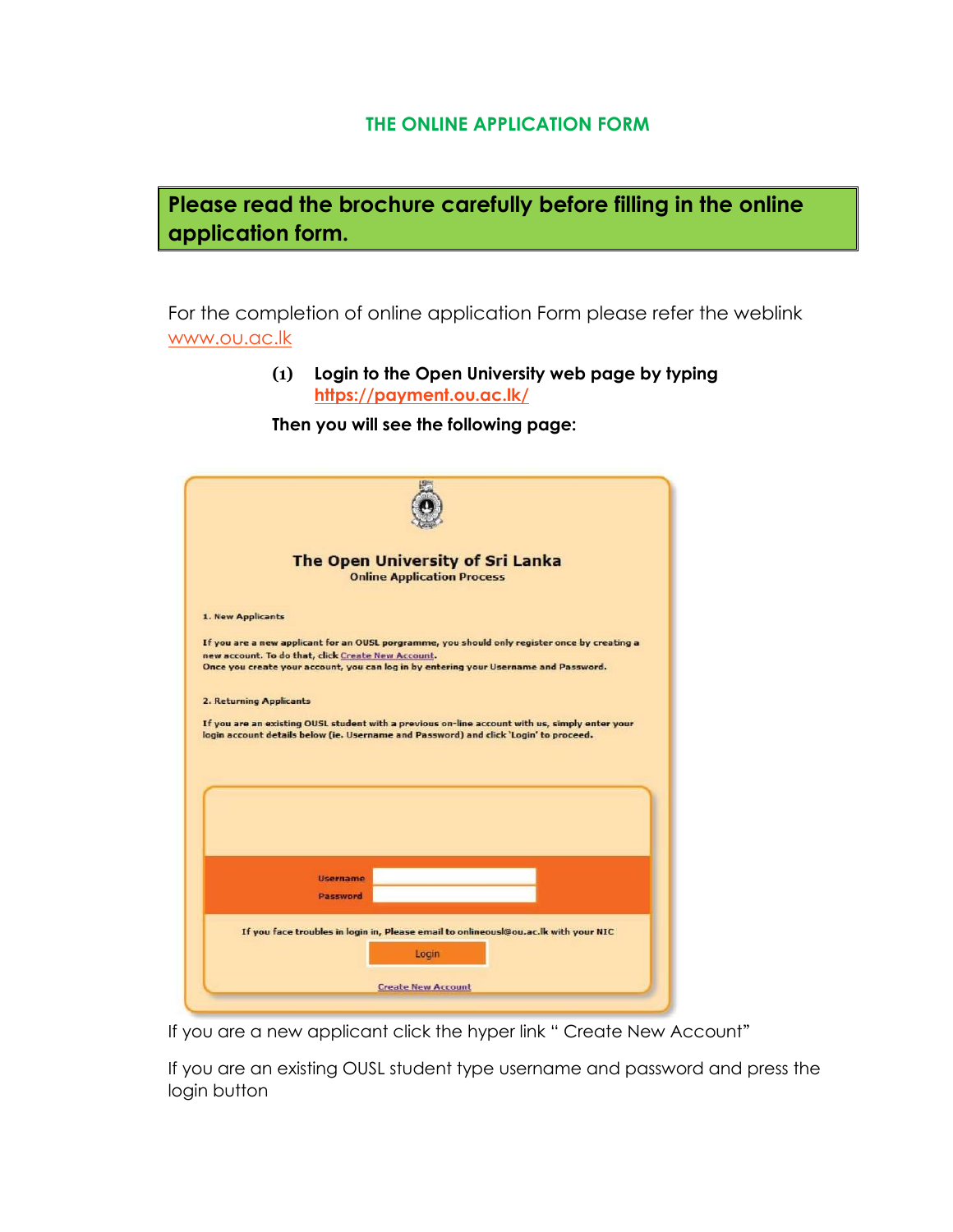# **(2) Then you will see the following page**

Create a username and a password and give personal details

#### **(3) Once you enter all details and click the button "Create Account" you will see the following page**

|                                        |                                              |                                                                            | Welcome to The Open University of Sri Lanka On-line Application System                                                                        |                                                                                                                                                                                                      |                           |
|----------------------------------------|----------------------------------------------|----------------------------------------------------------------------------|-----------------------------------------------------------------------------------------------------------------------------------------------|------------------------------------------------------------------------------------------------------------------------------------------------------------------------------------------------------|---------------------------|
|                                        | Edit Account details                         | Programme Details                                                          | Add New Application                                                                                                                           | My Applications                                                                                                                                                                                      | Log Out                   |
| Logged as ranjan                       |                                              |                                                                            |                                                                                                                                               |                                                                                                                                                                                                      | Friday, 27th January 2017 |
|                                        |                                              |                                                                            | <b>On-line Application</b>                                                                                                                    |                                                                                                                                                                                                      |                           |
|                                        | <b>Please Fill the Application Details</b>   |                                                                            |                                                                                                                                               |                                                                                                                                                                                                      |                           |
|                                        |                                              |                                                                            | Fill the mandatory fields which are mentioned as ".If you need to edit the personal details, go to "Edit Account Details" from the main menu. |                                                                                                                                                                                                      |                           |
| <b>Programme Data</b>                  |                                              |                                                                            |                                                                                                                                               |                                                                                                                                                                                                      |                           |
| Program <sup>-</sup>                   | Bachelors Degree in Science                  | Please read the brochure carefully before applying ( Uncoming programmes)  | ×                                                                                                                                             |                                                                                                                                                                                                      |                           |
| Preferred Center*                      | Colombo                                      | $\checkmark$                                                               |                                                                                                                                               |                                                                                                                                                                                                      |                           |
| Medium <sup>®</sup>                    | English                                      | <b>W</b>                                                                   |                                                                                                                                               |                                                                                                                                                                                                      |                           |
| <b>Personal Data</b>                   |                                              |                                                                            |                                                                                                                                               |                                                                                                                                                                                                      |                           |
| Title                                  | Mr. $\vee$                                   |                                                                            |                                                                                                                                               |                                                                                                                                                                                                      |                           |
| Initial                                | A.B.                                         |                                                                            |                                                                                                                                               |                                                                                                                                                                                                      |                           |
| LastName                               | Kumara                                       |                                                                            |                                                                                                                                               |                                                                                                                                                                                                      |                           |
| Name Denoted by Initials Aruna Bandara |                                              |                                                                            |                                                                                                                                               |                                                                                                                                                                                                      |                           |
| Address line 1                         | Nawala                                       |                                                                            |                                                                                                                                               |                                                                                                                                                                                                      |                           |
| Address line 2                         | Nugegoda                                     |                                                                            |                                                                                                                                               |                                                                                                                                                                                                      |                           |
| Address line 3                         |                                              |                                                                            |                                                                                                                                               |                                                                                                                                                                                                      |                           |
| District *                             | $\overline{\mathbf{v}}$<br>Select            |                                                                            |                                                                                                                                               |                                                                                                                                                                                                      |                           |
| NIC/Passport No.                       | 889632546V                                   |                                                                            |                                                                                                                                               |                                                                                                                                                                                                      |                           |
| Date of Birth                          | 1988-02-24                                   |                                                                            |                                                                                                                                               |                                                                                                                                                                                                      |                           |
| E mail<br>Telephone -Mobile            | kumara@gmail.com<br>0714444123               |                                                                            |                                                                                                                                               |                                                                                                                                                                                                      |                           |
| Telephone - Fixed                      | 0112881000                                   |                                                                            |                                                                                                                                               |                                                                                                                                                                                                      |                           |
| Country code                           | LK -                                         |                                                                            |                                                                                                                                               |                                                                                                                                                                                                      |                           |
| Civil Status                           | Select<br>$\overline{\mathbf{v}}$            |                                                                            |                                                                                                                                               |                                                                                                                                                                                                      |                           |
|                                        |                                              | (Enter subjects separated by commas (,) Eg:- English A, Maths B, etc )     |                                                                                                                                               |                                                                                                                                                                                                      |                           |
|                                        |                                              |                                                                            |                                                                                                                                               |                                                                                                                                                                                                      |                           |
| GCE O/L                                |                                              |                                                                            |                                                                                                                                               |                                                                                                                                                                                                      |                           |
|                                        |                                              | (Enter subjects separated by commas (,) Eg:- Biology B, Chemistry A, etc ) |                                                                                                                                               |                                                                                                                                                                                                      |                           |
|                                        | Biology B, Chemistry A                       |                                                                            |                                                                                                                                               |                                                                                                                                                                                                      |                           |
| GCE A/L"                               |                                              |                                                                            |                                                                                                                                               |                                                                                                                                                                                                      |                           |
|                                        |                                              |                                                                            |                                                                                                                                               |                                                                                                                                                                                                      |                           |
|                                        | (Enter Work Experience separated commas (.)) |                                                                            |                                                                                                                                               |                                                                                                                                                                                                      |                           |
| Work Experience                        |                                              |                                                                            |                                                                                                                                               |                                                                                                                                                                                                      |                           |
|                                        |                                              |                                                                            |                                                                                                                                               |                                                                                                                                                                                                      |                           |
|                                        |                                              |                                                                            | (Enter Qualifications separated by commas (,) Eg: Details of the Degree, University and Year etc)                                             |                                                                                                                                                                                                      |                           |
| Other Qualifications                   |                                              |                                                                            |                                                                                                                                               |                                                                                                                                                                                                      |                           |
|                                        |                                              |                                                                            |                                                                                                                                               | Before you click the "Apply and Pay" button, please double check your application--particularly the Preferred Center and the Medium of Study. Once you apply, you cannot change application details. |                           |
| Apply & Pay                            | Reset                                        |                                                                            |                                                                                                                                               |                                                                                                                                                                                                      |                           |

 $\hbox{C}$  2017 The Open University of Sri Luska -Information Technology Division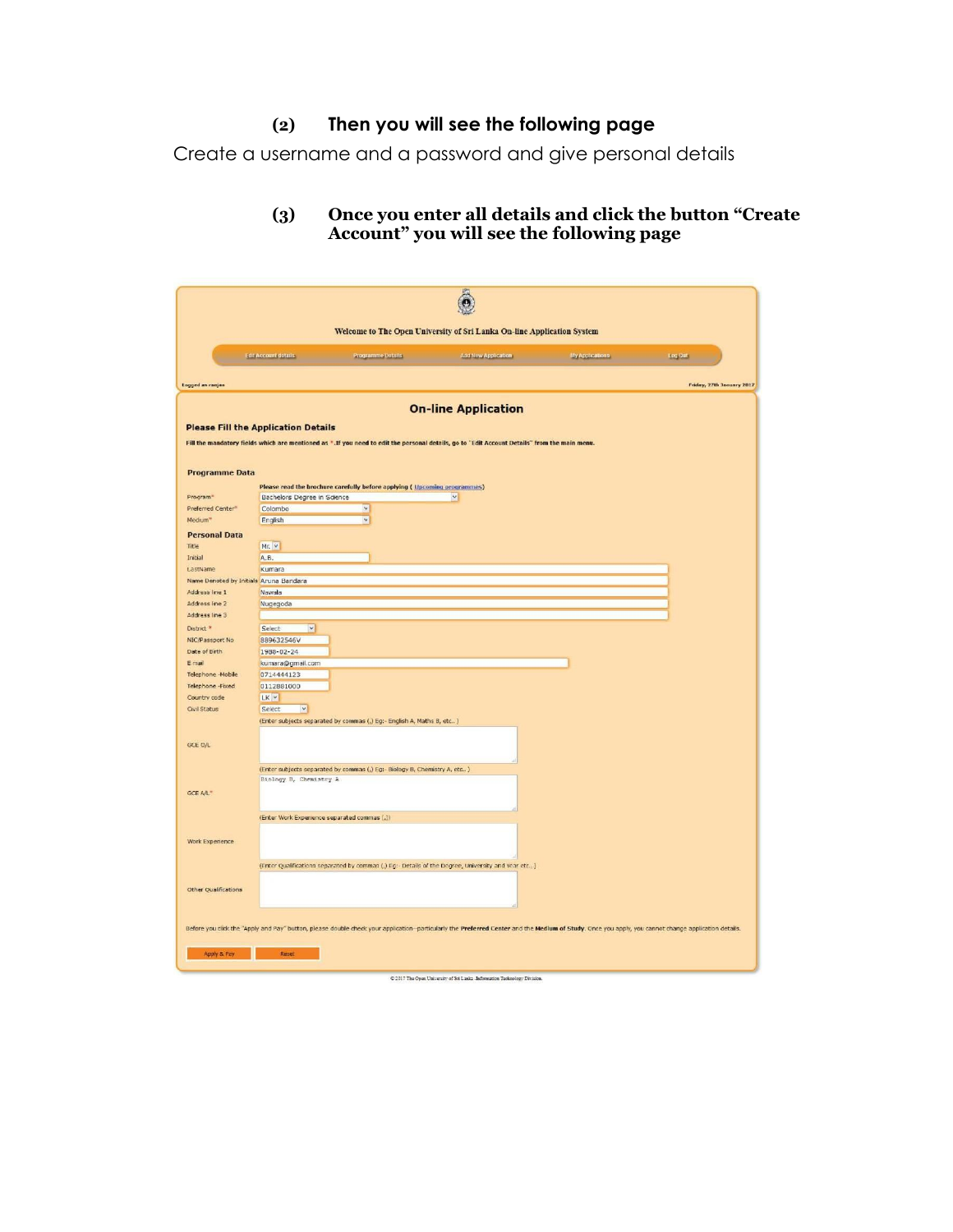## **(4) Click "Add New Application'' Then you will see the following page**

|                            |  | <b>Edit Account details</b><br><b>Programme Details</b> |                        |  |                |  |                           |
|----------------------------|--|---------------------------------------------------------|------------------------|--|----------------|--|---------------------------|
| <b>Add New Application</b> |  |                                                         | <b>My Applications</b> |  | <b>Log Out</b> |  |                           |
| Logged as sankhar          |  |                                                         |                        |  |                |  | Wednesday, 12th July 2017 |
|                            |  |                                                         |                        |  |                |  |                           |

C 2017 The Open University of Sri Lanka -Information Technology Division

#### **(5) ONLINE APPLICATION FORM**

#### **Fill the form as indicated below**

**Program:** Select Bachelor of Laws from the drop-down menu

- **Select "General Applicant" if you are not a practicing lawyer.**
- **Select "Lawyers Only" if you are practicing lawyer.**

**Preferred Centre:** Select your preferred Centre from the drop-down menu

**Medium:** Select and complete the **"Medium"** in which you want to do the Selection Test.